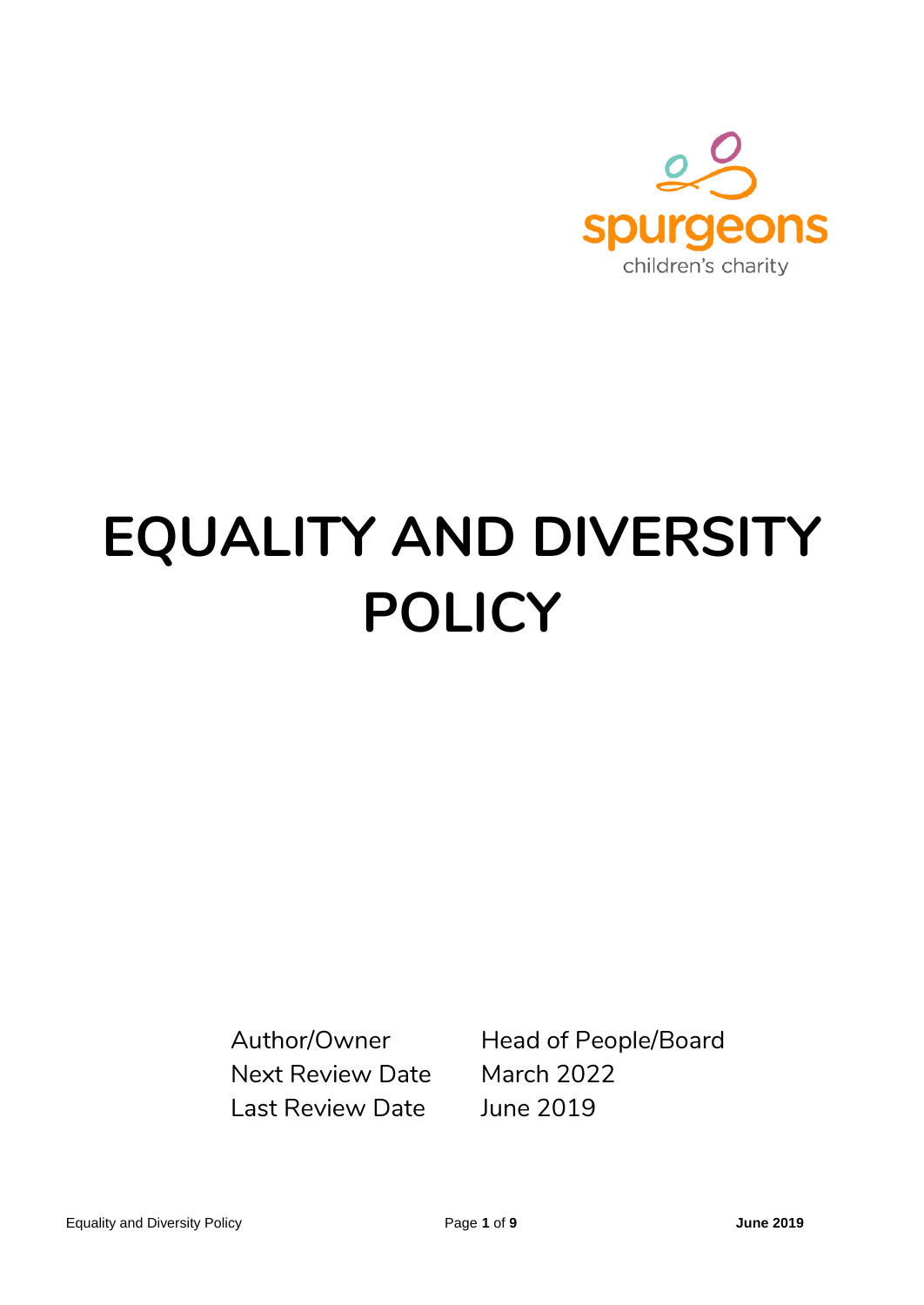## **Contents**

#### **Section**

| Introduction                               | <u>1</u>        |
|--------------------------------------------|-----------------|
| <b>Policy Statement</b>                    |                 |
| <b>Our Commitment</b>                      | $\overline{3}$  |
| Corp Governance and Leadership             | $\overline{4}$  |
| <b>Third Parties</b>                       | $\overline{5}$  |
| <b>Related Policies &amp; Arrangements</b> | $\underline{6}$ |
| Reasonable Adjustments                     | $\overline{L}$  |
| <b>Equality &amp; Diversity Training</b>   |                 |
| Monitoring                                 | 9               |
| Grievance/Disciplinary                     | <u>10</u>       |
| Contact                                    | <u> 11</u>      |
| Review                                     | <u> 12</u>      |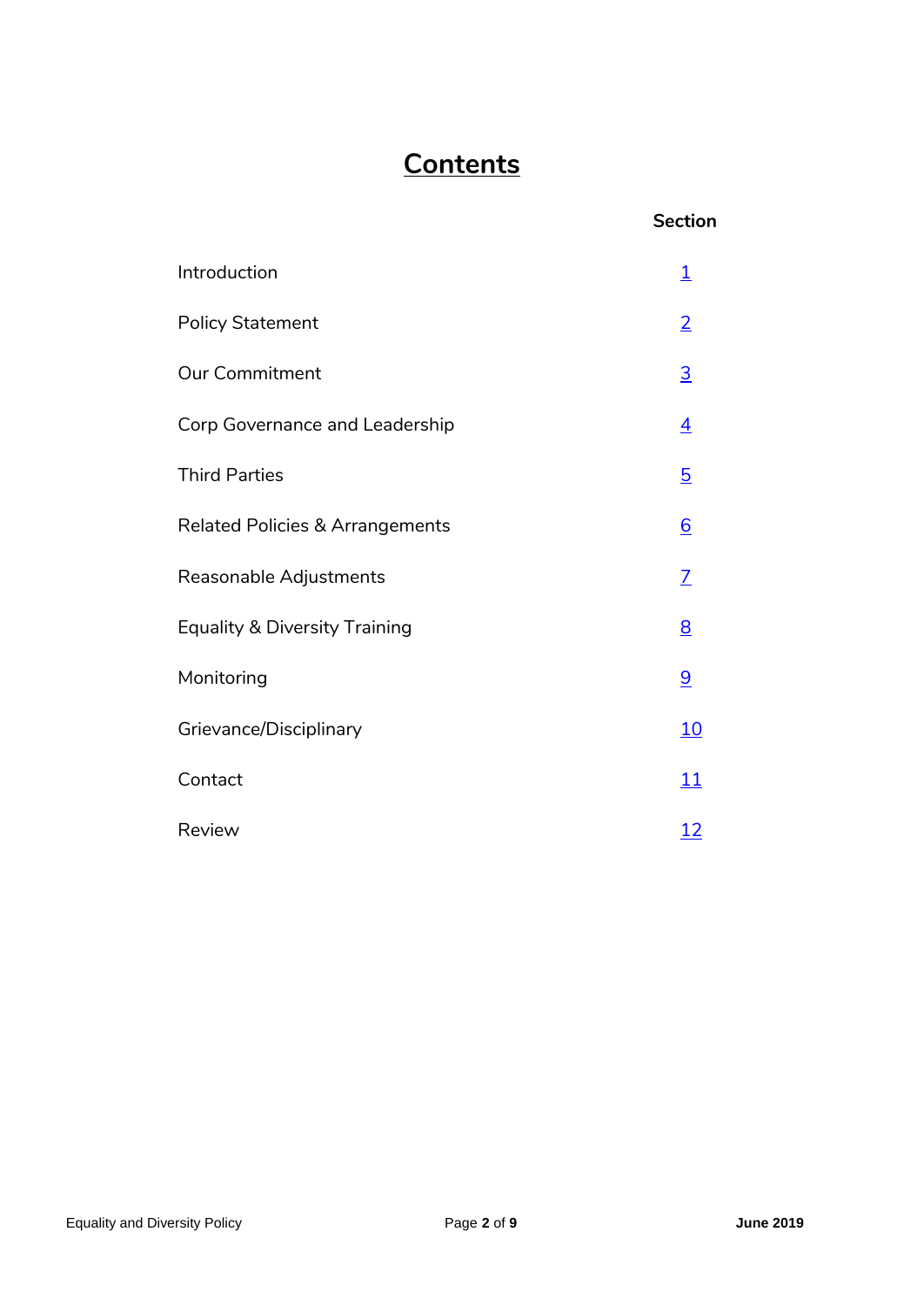

#### <span id="page-2-0"></span>**1. INTRODUCTION BY THE CHIEF EXECUTVE AND CHAIR FOR TRUSTEES**

"As a Christian children's charity Spurgeons is fully committed to protecting its workforce and those we work with from discrimination, harm or persecution. We actively seek to promote respect for every individual, celebrate the diversity of our society and organisation, and place inclusion at the heart of who we are and how we work. This policy outlines how Spurgeons Board of Trustees and executive expect that commitment to be realised in every part of Spurgeons. It is a policy we regularly review. It is a policy that we believe is central in shaping Spurgeons as an exceptional organisation. By valuing, respecting, supporting, protecting, training, and promoting a diverse workforce we are better able to serve vulnerable and disadvantaged children and families to give them a better present and more hopeful future."

#### **Ross Hendry, Chief Executive and Andrew Caplen, Chair of Trustees**

#### <span id="page-2-1"></span>**2. POLICY STATEMENT**

- i. Spurgeons Core Values include an emphasis on inclusiveness and respect for every member of our workforce and every individual and organisation we work with. Those who work for and with Spurgeons should experience and demonstrate our three Core Values of being Inclusive, Hopeful and Compassionate. They reflect the importance placed on tackling discrimination and promoting inclusion and diversity across every part of the charity.
- ii. Spurgeons recognises that discrimination and victimisation is unacceptable and that it is in the interests of the organisation and its employees to utilise the skills of the total workforce. It is the aim of the organisation to ensure that no employee or job applicant receives less favourable facilities or treatment (either directly or indirectly) in recruitment or employment on grounds of age, disability, gender / gender reassignment, marriage / civil partnership, pregnancy / maternity, race, religion or belief, sex, or sexual orientation (the protected characteristics) and any other consideration such as socio-economic considerations.
- iii. Our aim is that our workforce will be representative of all sections of society and each employee feels respected and able to give of their best.
- iv. We oppose all forms of unlawful and unfair discrimination or victimisation. To that end the purpose of this policy is to provide protection from harassment and promote equality and fairness for all in our employment.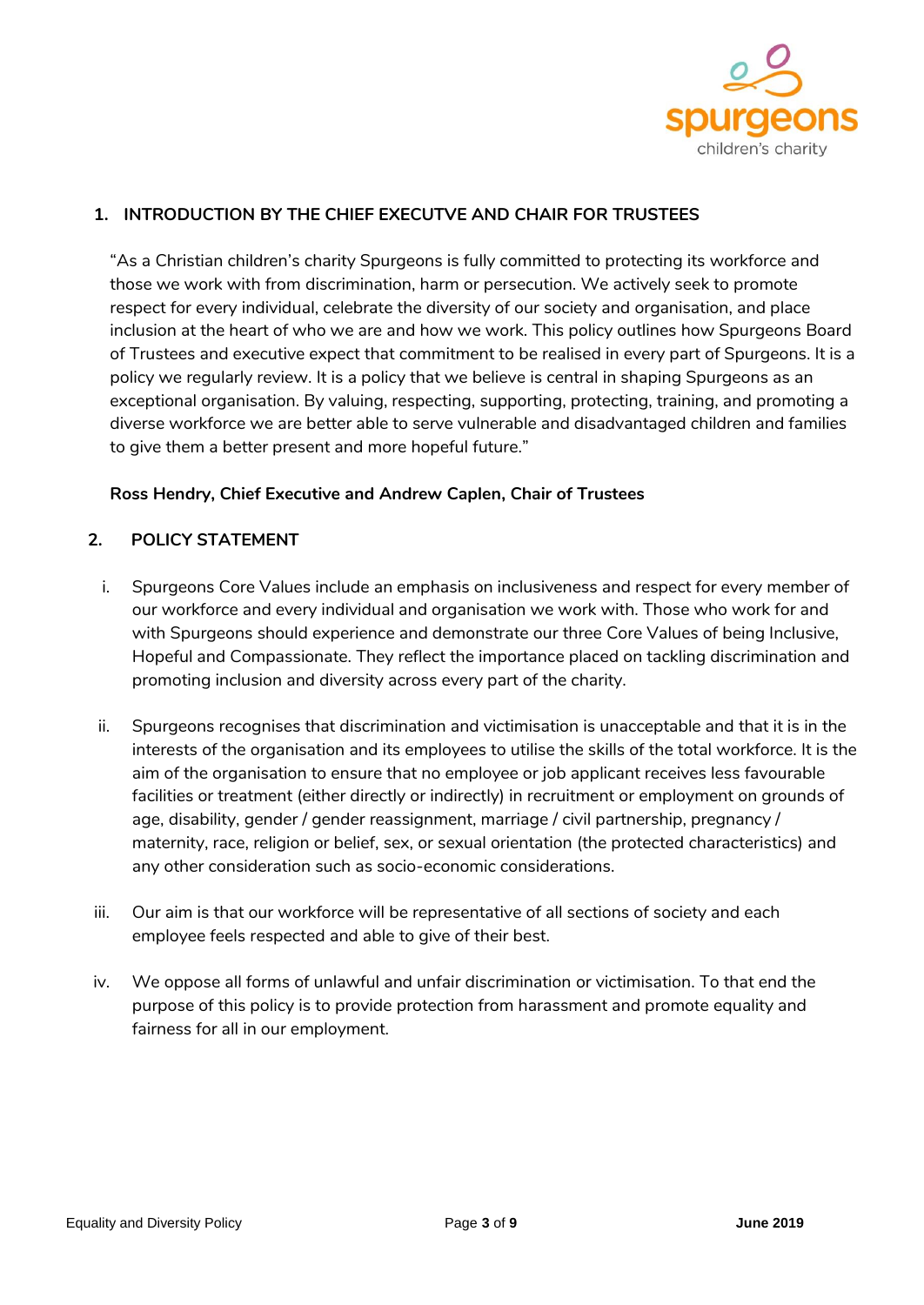

- v. All of Spurgeons workforce will be treated fairly and with respect. Selection for employment, promotion, training or any other benefit will be on the basis of aptitude and ability. All employees will be helped and encouraged to develop their full potential and the talents and resources of the workforce will be fully utilised to maximise the efficiency of the organisation.
- vi. Our staff will not discriminate directly or indirectly, or harass service users or clients because of age, disability, gender reassignment, pregnancy and maternity, race, religion or belief, sex, and sexual orientation in the provision of the organisation's goods and services.
- vii. This policy and the associated arrangements shall operate in accordance with statutory requirements. In addition, full account will be taken of any guidance or Codes of Practice issued by the Equality and Human Rights Commission, any Government Departments, and any other statutory bodies.

#### <span id="page-3-0"></span> **3. OUR COMMITMENT**

- To create an environment where individual differences and the contributions of our entire workforce are recognised and valued.
- Each member of the workforce is entitled to a working environment that promotes dignity and respect to all. No form of intimidation, bullying or harassment will be tolerated.
- Training, development and progression opportunities are available to our entire workforce.
- To promote equality in the workplace which we believe is good management practice and makes sound business sense.
- We will review all our employment practices and procedures to ensure fairness.
- Breaches of our equality policy will be regarded as misconduct and could lead to disciplinary proceedings.
- This policy is fully supported by Spurgeons senior leadership (which includes the Board of Trustees, Chief Executive and his/ her direct line reports).
- The policy will be monitored and reviewed.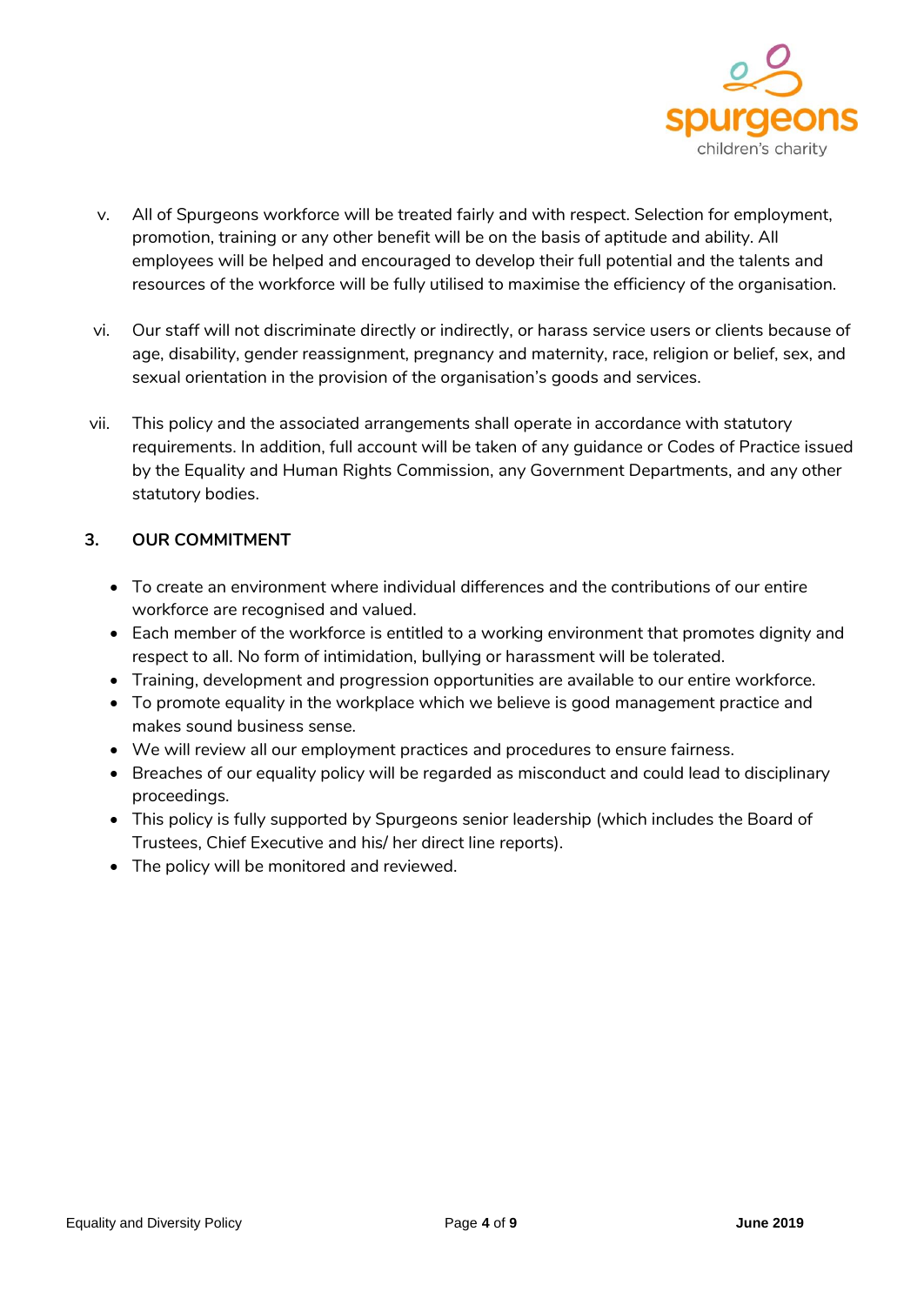

#### <span id="page-4-0"></span> **4. CORPORATE GOVERNANCE AND LEADERSHIP**

The Board of Trustees has committed to and endorsed this policy and will ensure through appropriate governance and monitoring, the effective implementation and monitoring of this policy, through Spurgeons senior leadership team. Trustees will undertake Spurgeons essential Equality and Diversity Training during their term of office, and receive an annual report on the organisation's performance against this policy.

The Chief Executive, in conjunction with the Head of People, will be responsible for ensuring that all of Spurgeons senior leaders implement the policy in their areas of responsibility and are appropriately resourced and equipped to do so.

While the Chief Executive has overall executive responsibility for this policy operational responsibility for equality and employment matters is delegated to the Head of People, with specific duties relating to delivery of services being delegated to the Head of Practice for children's services.

It is the responsibility of all levels of management to promote equality of opportunity within their areas of responsibility. Additionally, every staff member has an obligation to ensure that this policy is adhered to and applied within their work and how they undertake it. Everyone has a legal duty not to discriminate**.** In particular, all members of staff should:

- comply with the policy and arrangements;
- not discriminate in their day to day activities or induce others to do so;
- not victimise, harass or intimidate other staff or groups who have, or are perceived to have one of the protected characteristics.
- ensure no individual is discriminated against or harassed because of their association with another individual who has a protected characteristic.
- inform their manager if they become aware of any discriminatory practice.

If a member of the workforce is concerned that the organisations commitment to inclusion through this Equality and Diversity policy is not being promoted or realised at an individual, local or corporate level they are encouraged to report their concerns or observations through their line management or to a member of the central HR team.

#### <span id="page-4-1"></span> **5. THIRD PARTIES**

Third-party harassment occurs where a member of the Spurgeons workforce is harassed and the harassment is related to a protected characteristic, by third parties such as service users or clients. Spurgeons will not tolerate such actions against its workforce and the employee / volunteer concerned should inform their manager / supervisor at once that this has occurred. Spurgeons will fully investigate and take all reasonable steps to ensure such harassment does not happen again.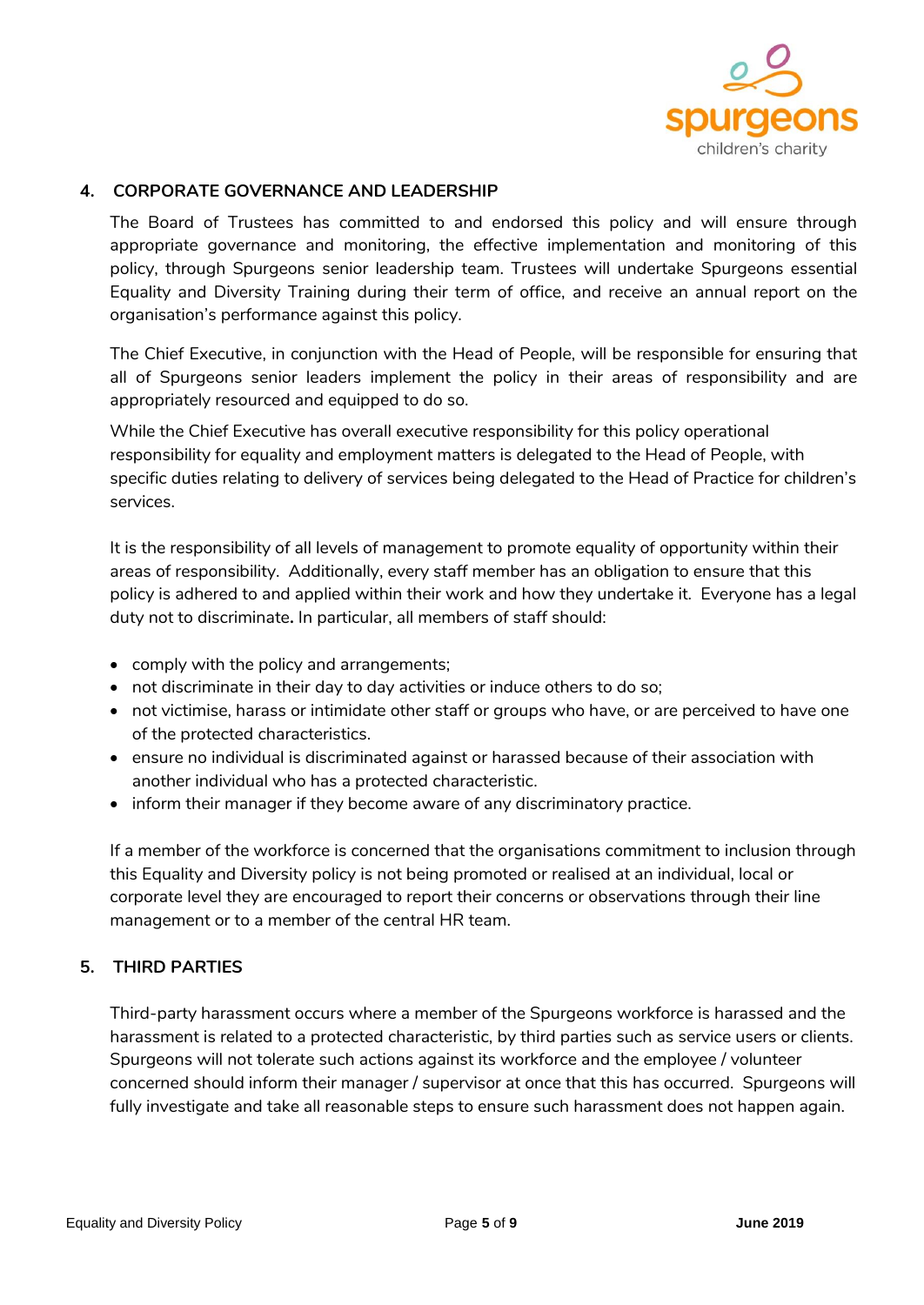

#### <span id="page-5-0"></span> **6. RELATED POLICIES AND ARRANGEMENTS**

All employment policies and arrangements have a bearing on equality of opportunity. Spurgeons policies will be reviewed regularly and any discriminatory elements removed. A full copy of all our employment policies and procedures are found on Spurgeons Intranet.

#### <span id="page-5-1"></span> **7. REASONABLE ADJUSTMENTS - FLEXIBILITY**

The Organisation attaches particular importance to the needs of those members of the workforce where reasonable adjustments are required and under the terms of this policy, managers are required to make reasonable adjustment to maintain the services of an employee and ensure that all employees are included in training / development programmes necessary for their role.

For example, for those who become disabled, managers will consider the training, provision of special equipment, or reduced working hours the employee / volunteer mat require to carry out their work. (NB: managers are expected to seek advice on the availability of advice and guidance from HR to maintain disabled people in employment). Managers will give full and proper consideration to disabled people who apply for jobs, having regard to making reasonable adjustments for their particular aptitudes and abilities to allow them to be able to do the job.

Similar considerations for reasonable adjustments will be made for any member of Spurgeons workforce who declares a protected characteristic.

#### <span id="page-5-2"></span> **8. EQUALITY AND DIVERSITY TRAINING**

Essential Equality & Diversity training on Spurgeons Learning Space (SLS) is a requirement for the entire workforce to complete.

Additional training will be provided for managers on this policy and the associated arrangements. All managers who have an involvement in the recruitment and selection process will receive specialist training via Safer Recruitment training.

Refresher training will be completed annually for employees to ensure all members of the workforce are kept up to date with any changes to the law or Spurgeons Policy/procedure.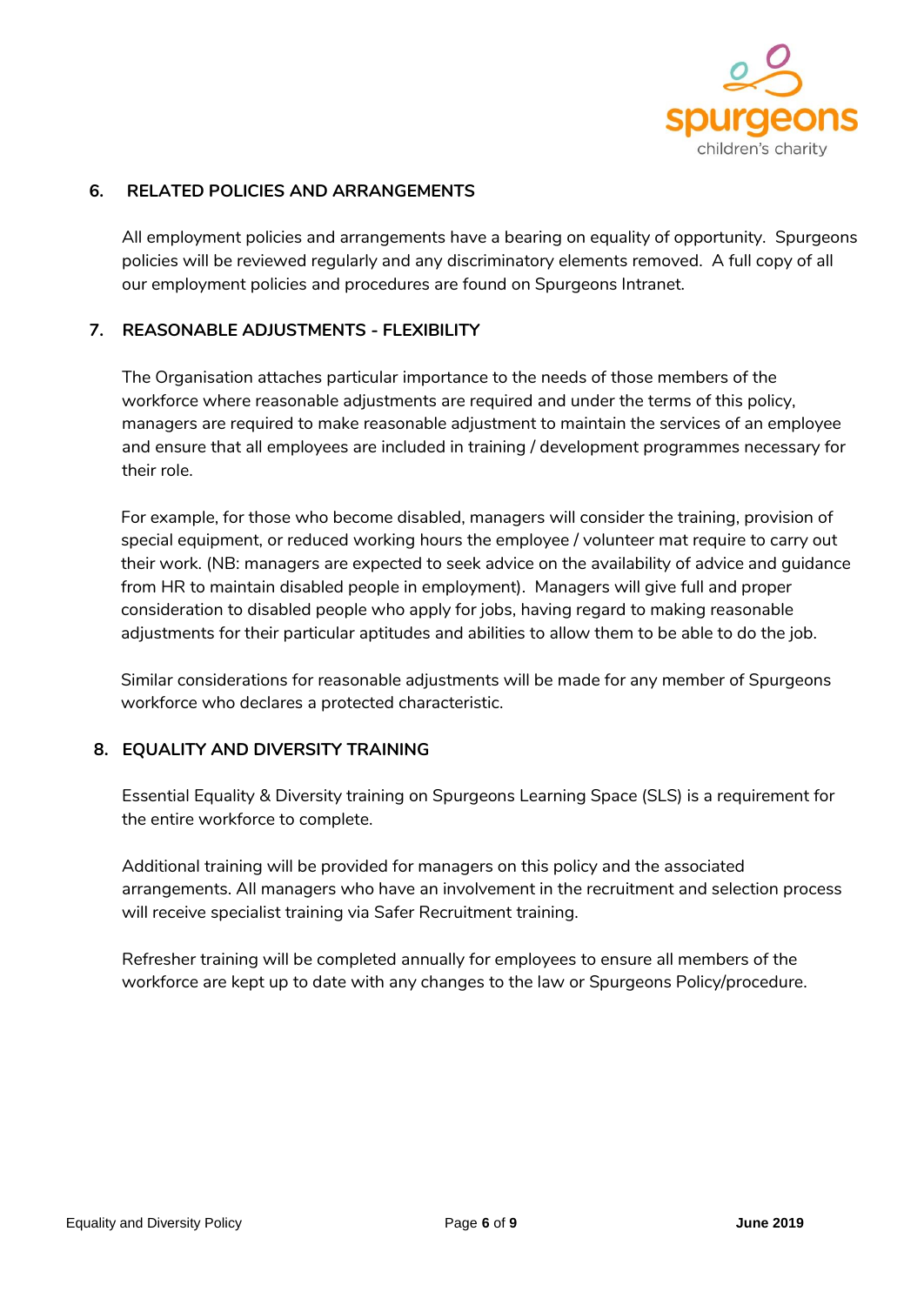

#### <span id="page-6-0"></span> **9. MONITORING**

- Spurgeons deems it appropriate to state its intention not to discriminate and will consistently work to translate this into sustained practice consistently across the organisation as a whole. Accordingly, a monitoring system is in place that measures the effectiveness of the policy and arrangements.
- The system will involve the routine collection and analysis of information on employees by gender, marital status, ethnic origin, sexual orientation, religion / beliefs, grade and length of service in current grade. Information regarding the number of staff who declare themselves as disabled will also be maintained.
- There will also be regular assessments to measure the extent to which recruitment to first appointment, internal promotion and access to training/development opportunities affect equal opportunities for all groups**.**
- As part of our monitoring process we will maintain anonymised information on staff who have been involved in certain key policies: Disciplinary, Grievance and Bullying & Harassment. This information is reviewed quarterly by HR, and where appropriate reported to the Board of Trustees in the Chief Executive's regular written reports to Trustees. The Board of trustees will receive an annual report on Equality and Diversity that will also include this information.
- Where appropriate equality impact assessments will be carried out where the results of monitoring highlight a potential issue of discrimination. The assessment will seek to ascertain the effect of the organisations policies and our services / products may have on those who experience them.
- The information collected for monitoring purposes will be treated as confidential and it will not be used for any other purpose in accordance with our existing policies and arrangements under the Data Protection Act and our Data Security policy**.**
- If monitoring shows that the organisations, or areas within it, are not representative, or that sections of our workforce are not progressing properly within the organisation, then an action plan will be developed to address these issues. This will include a review of recruitment and selection procedures, policies and practices as well as consideration of taking legal Positive Action.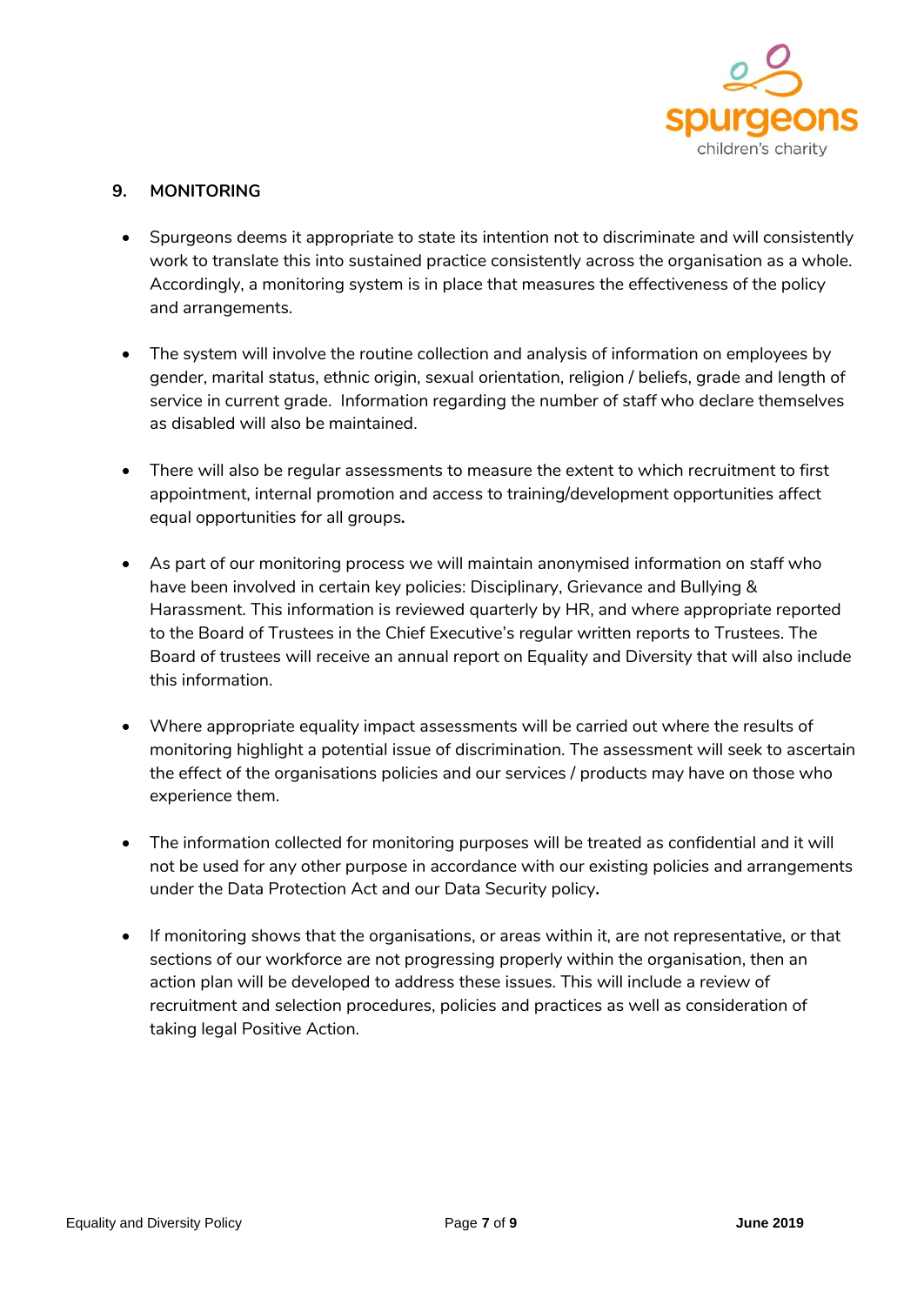

#### <span id="page-7-0"></span> **10. GRIEVANCE/DISCIPLINARY**

Employees have a right to pursue a complaint concerning discrimination or victimisation via the Spurgeons Grievance Policy or Dignity at Work Policy and procedure which is available on Spurgeons intranet site.

Discrimination and victimisation complaints will be treated as disciplinary offences and they will be dealt with under the Disciplinary Procedure.

#### <span id="page-7-1"></span> **11. CONTACT**

The policies and procedures referred to in this document will explain who should be contacted in relation to Equality and Diversity matters. If there are any issues raised by or relating to this policy they should be directed to the Head of People whose contact details are available on Spurgeons intranet site. If this is not appropriate or possible, correspondence should be via email at [askross@Spurgeons.org.](mailto:askross@Spurgeons.org) This email address is monitored and matters directed in confidence to the chief executive.

#### <span id="page-7-2"></span> **12. REVIEW**

The effectiveness of this policy and associated arrangements will be reviewed annually under the direct supervision of the Chief Executive. He will carry this out with the support of the Spurgeons HR function and provide an annual report to the Board of Trustees.